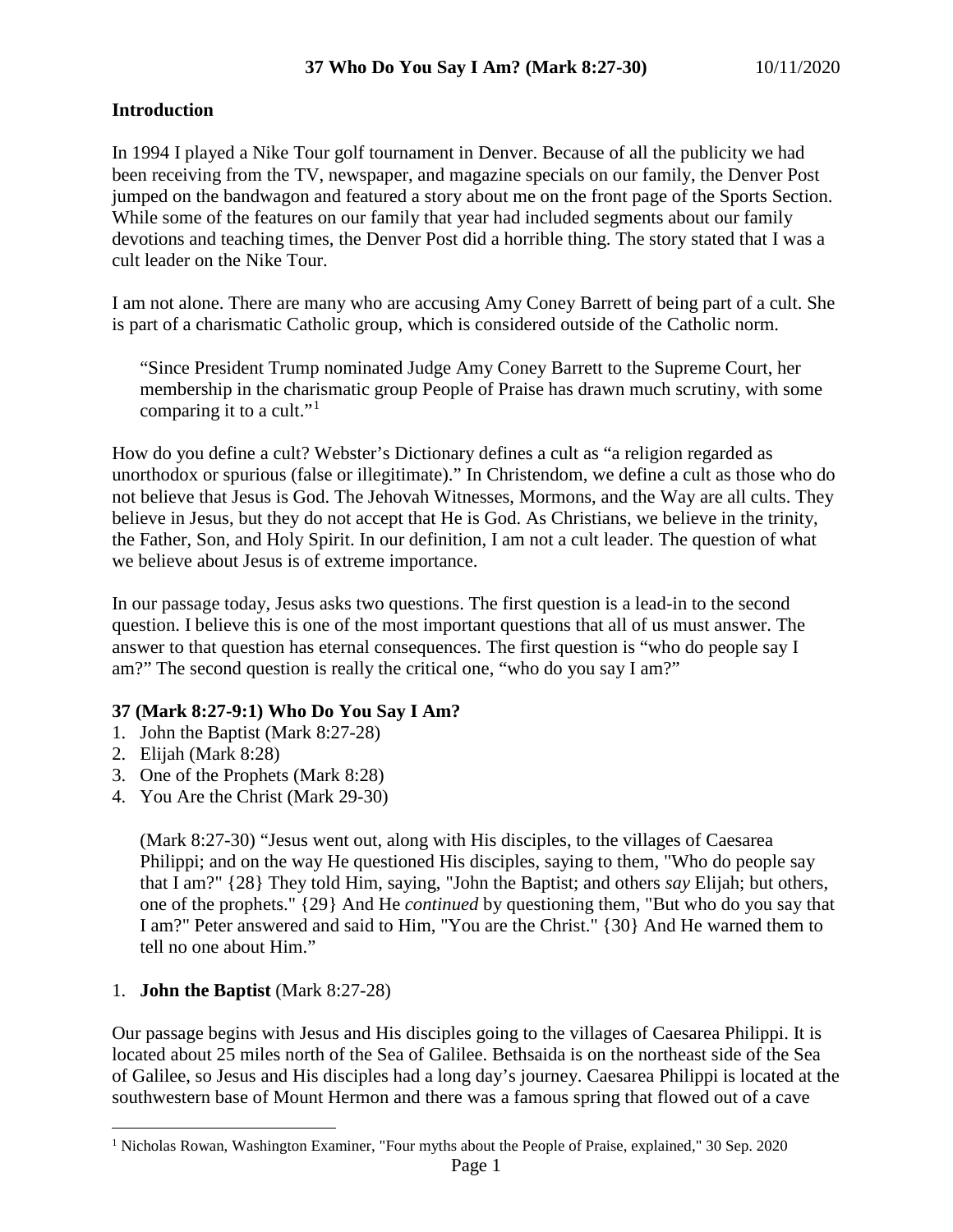and into the Jordan River. The site of the spring was the center of pagan worship. The primary god that was worshiped was Pan. Pan was a Greek mythological god who was half-man and halfgoat. Often Pan is depicted playing a flute. The area was also known as Paneas or Caesarea Paneas, because of its association with Pan. [2](#page-1-0)

(Mark 8:27) "Jesus went out, along with His disciples, to the villages of Caesarea Philippi…"

Caesarea Philippi is the Sodom and Gomorrah of that time. There was lots of sexual immorality and bestiality. There was every kind of idolatry and pagan worship. There were lots of sacrifices being offered up by this cave and spring. Some of called it the "Gates of Hell." It was the darkest of places, and it is interesting that we have two very important events that happen in this location. In our text today, Peter gets the revelation of who Christ is. The second event is in Mark 9, where Jesus and the disciples go up a high mountain, Mount Hermon, and Jesus was transfigured before them. A cloud formed and overshadowed them, and out of the cloud came a voice saying, "This is My beloved Son, listen to Him." God reveals Himself in the very darkest of places. John MacArthur said that this passage is the high point of the entire Gospel of Mark. Everything prior leads up to it; everything after flows from it. This is the moment in time when the disciples settle the matter of the person of Jesus."

While Jesus and His disciples are walking to Caesarea Philipipi, Jesus questioned His disciples saying to them, "Who do people say that I am?" Jesus starts with other people, but He will bring the conversation closer to home in just a minute. The disciples' first answer was John the Baptist. Then, they said that others say that Jesus is Elijah, while still others say that He was one of the prophets.

(Mark 8:27-28) "Jesus went out, along with His disciples, to the villages of Caesarea Philippi; and on the way He questioned His disciples, saying to them, "Who do people say that I am?" {28} They told Him, saying, "John the Baptist; and others *say* Elijah; but others, one of the prophets."

This is not the first conversation about this. In Mark 6, when King Herod heard of all that Jesus was doing, people were saying that John the Baptist had risen from the dead and that is why the miraculous powers are at work in Jesus. Others were saying that Jesus is Elijah. Still others said He is like one of the prophets of old. Mark wrote, "But when Herod heard of it, he kept saying, 'John, whom I beheaded, has risen!'" So, the answers that the disciples gave to Jesus were common thoughts and beliefs of people.

(Mark 6:14-16) "And King Herod heard *of it,* for His name had become well known; and *people* were saying, "John the Baptist has risen from the dead, and that is why these miraculous powers are at work in Him." {15} But others were saying, "He is Elijah." And others were saying, "*He is* a prophet, like one of the prophets *of old.*" {16} But when Herod heard *of it,* he kept saying, "John, whom I beheaded, has risen!"

We know that John the Baptist was six months older in earthly terms than Jesus. I use the phrase, earthly terms, because Jesus was in the beginning and all things that came into being, came into being through Jesus. (John 1:1-3) Jesus is eternal and has always existed. But, Jesus humbled Himself and took the form of man and came to earth to redeem us from our sins. So, as a man on

<span id="page-1-0"></span> <sup>2</sup> [www.wikipedia.com,](http://www.wikipedia.com/) [www.bibleplaces.com\)](http://www.bibleplaces.com/)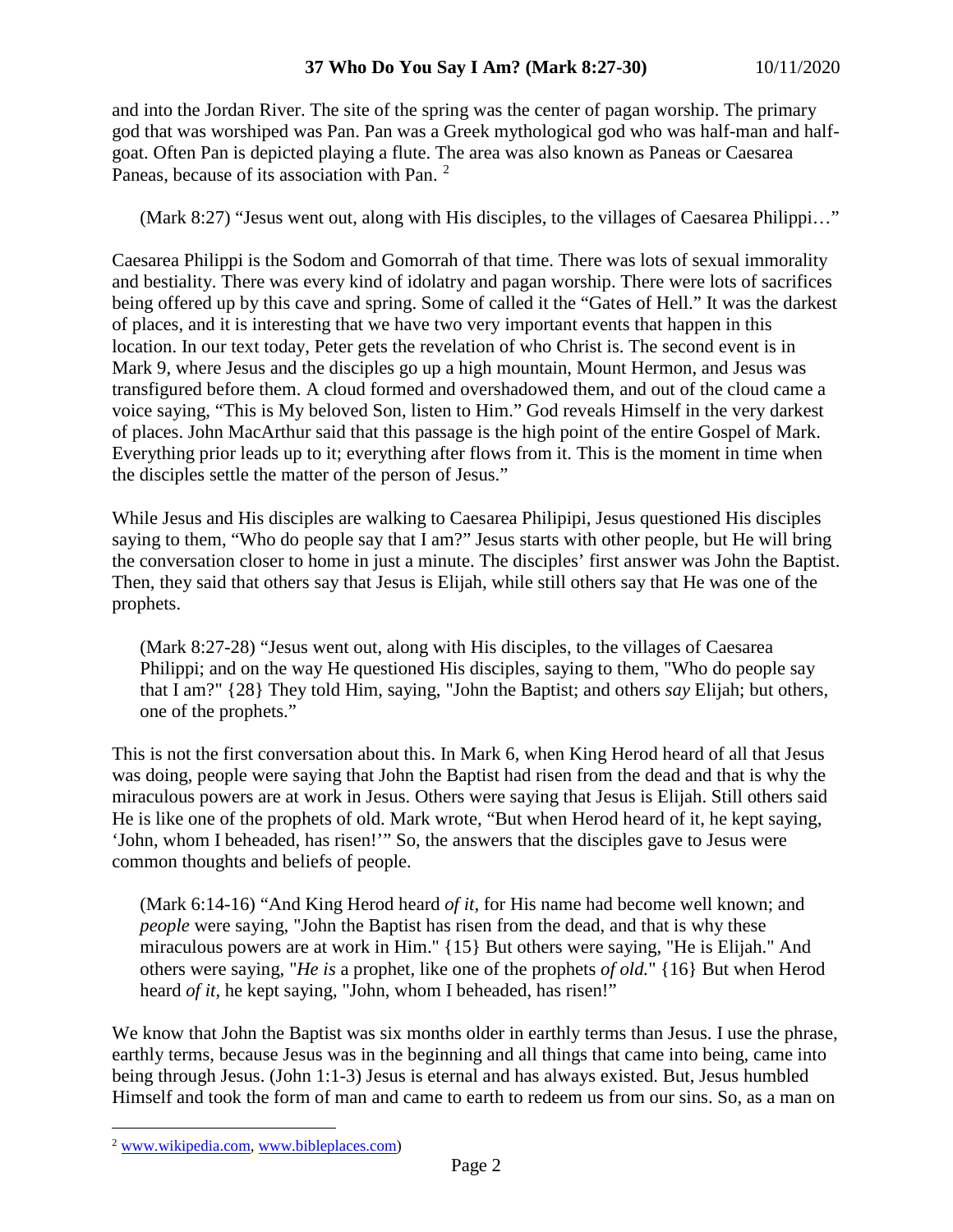earth, He was born six months after John the Baptist. John was the one that baptized Jesus. Let's pick up the account in John 1:29-34, where John speaks of this. He said, "Behold, the Lamb of God who takes away the sin of the world!" John knew why Jesus had come. Then, John said that Jesus had a higher rank, "for He existed before me." John knew that his cousin was six months younger as a man, but he also knew that Jesus had always existed.

(John 1:29-30) "The next day he saw Jesus coming to him and said, "Behold, the Lamb of God who takes away the sin of the world! {30} This is He on behalf of whom I said, 'After me comes a Man who has a higher rank than I, for He existed before me.'"

John also said that God revealed to him that the one that he saw the Spirit of God descending upon and remaining is the Messiah. Then John testified, "I myself have seen, and have testified that this is the Son of God."

(John 1:31-34) "I did not recognize Him, but so that He might be manifested to Israel, I came baptizing in water." {32} John testified saying, "I have seen the Spirit descending as a dove out of heaven, and He remained upon Him. {33} "I did not recognize Him, but He who sent me to baptize in water said to me, 'He upon whom you see the Spirit descending and remaining upon Him, this is the One who baptizes in the Holy Spirit.' {34} "I myself have seen, and have testified that this is the Son of God."

When some people make statements about Jesus, they do not consider the historical records. The records are very clear about Jesus' birth, His parents, His earthly ministry and attesting miracles, His death, and His resurrection. Herod and many others disregarded historical evidence of who Jesus is.

## 2. **Elijah** (Mark 8:28)

Some people regarded Jesus as Elijah. This was particularly true with those who were knowledgeable about prophecy and the coming of the Messiah.

(Mark 8:28) "They told Him, saying, "John the Baptist; and others *say* Elijah; but others, one of the prophets."

When Jesus was transfigured in Mark 9 and Matthew 17, the disciples saw Moses and Elijah talking with Jesus. When they were coming down the disciples asked Jesus why the scribes say that Elijah must come first.

(Matt 17:9-13) "As they were coming down from the mountain…His disciples asked Him, "Why then do the scribes say that Elijah must come first?" {11} And He answered and said, "Elijah is coming and will restore all things; {12} but I say to you that Elijah already came, and they did not recognize him, but did to him whatever they wished. So also the Son of Man is going to suffer at their hands." {13} Then the disciples understood that He had spoken to them about John the Baptist."

This is based on the prophecy in Malachi 4:5-6 where God promised to send Elijah before the coming of the great and terrible day of the Lord.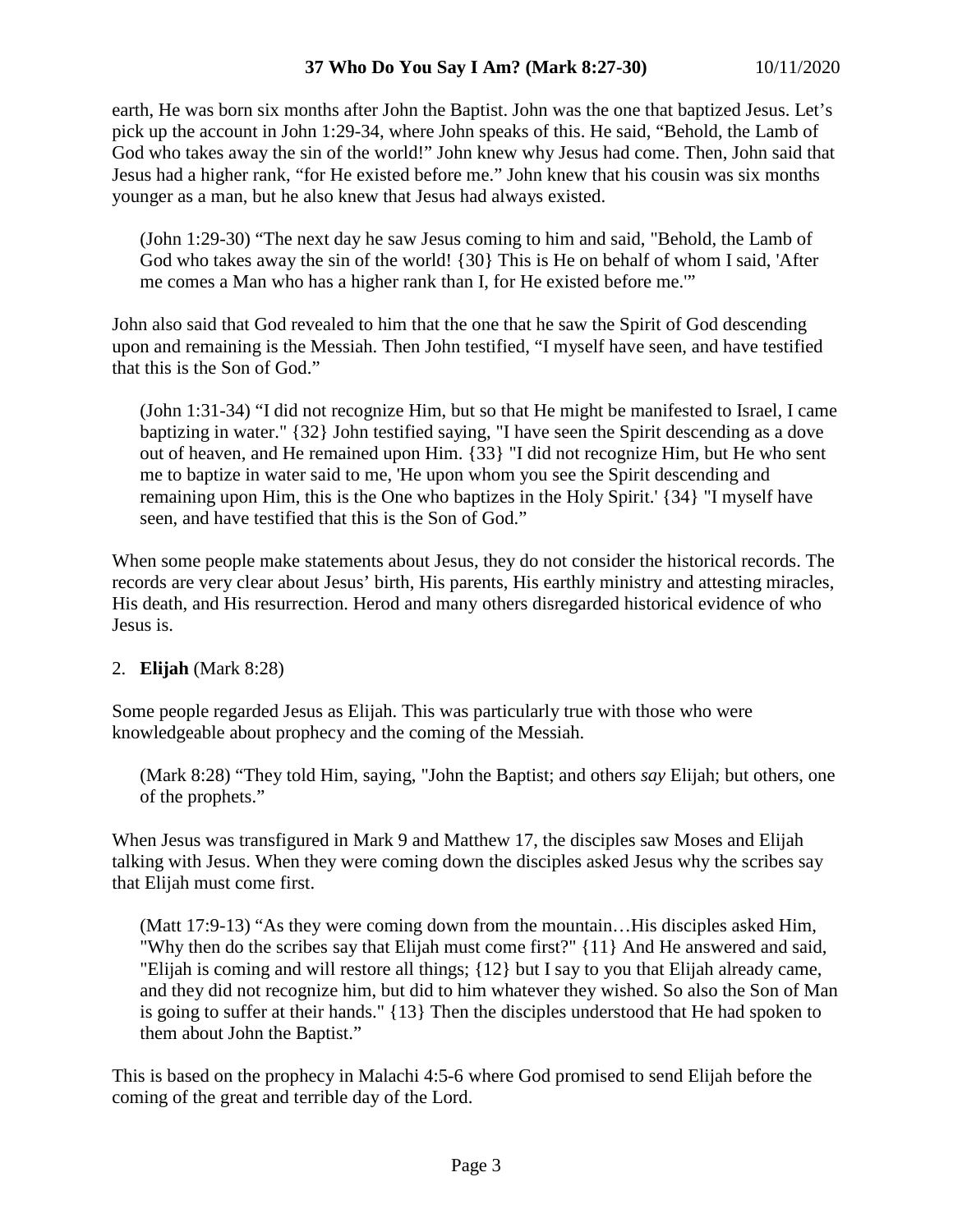(Mal 4:5-6) "Behold, I am going to send you Elijah the prophet before the coming of the great and terrible day of the LORD. {6} He will restore the hearts of the fathers to *their* children and the hearts of the children to their fathers, so that I will not come and smite the land with a curse."

Then Jesus told them that that Elijah has already come, and they understood that He was referring to John the Baptist. In Matthew 11:13-14, Jesus made it very clear to them that John was Elijah. Elijah was not reincarnated. This was the spirit of Elijah resting upon John the Baptist. So, the religious leaders and many people were looking for Elijah to come, and they just did not recognize that John was Elijah.

(Matt 11:13-14) "For all the prophets and the Law prophesied until John. {14} And if you are willing to accept *it*, John himself is Elijah who was to come."

## 3. **One of the Prophets** (Mark 8:28)

Some people said that Jesus was one of the prophets. Jesus was performing miracles and Elijah and Elisha had performed miracles. Moses was regarded as a prophet and he did miracles. If someone believed that Jesus was a good and righteous man, and was performing these miracles, then the choice would be either the Messiah or another one of the prophets.

However, none of the prophets claimed to be the Messiah. None of the prophets were without sin. None of the prophets fulfilled the hundreds of Messianic prophecies. The Messiah was not one of the prophets. The Messiah was Immanuel, or God in the flesh. The Messiah was the Wonderful Counselor, Mighty God, Eternal Father, and Prince of Peace. That is not one of the prophets, but God Himself. Many of the false religions believe that Jesus was one of the prophets. The Muslims believe that Jesus was one of the prophets. But, they do not believe that He was the Messiah.

One day I was in the O-6 pod at the Cobb County Adult Detention Center, where I was a prison chaplain. I was conducting a small group Bible study and I was talking about John 14:6, where Jesus said, "I am the way, and the truth, and the life. No one comes to the Father except through me." I said to that group that Jesus was the only way to be saved. I said that Mohammed cannot save you. Buddha cannot save you. I also quoted Acts 4:12, where Peter preached that "there is salvation in no one else." There was a tall, muscular man named Richard, and he interrupted me. Up until that time he was okay with everything that I said about Jesus, but when I said that Islam was not a viable way to be saved, he could not accept that. He believed, as many Muslems do, that Jesus was a prophet, but they don't believe that Jesus is the Son of God.

(John 14:6) "Jesus said to him, "I am the way, and the truth, and the life. No one comes to the Father except through me."

(Acts 4:12) "And there is salvation in no one else; for there is no other name under heaven that has been given among men by which we must be saved."

There are many people who believe that there are many ways to heaven. In fact, according to a survey conducted by Baylor University, 69% of churchgoers believe that everyone will go to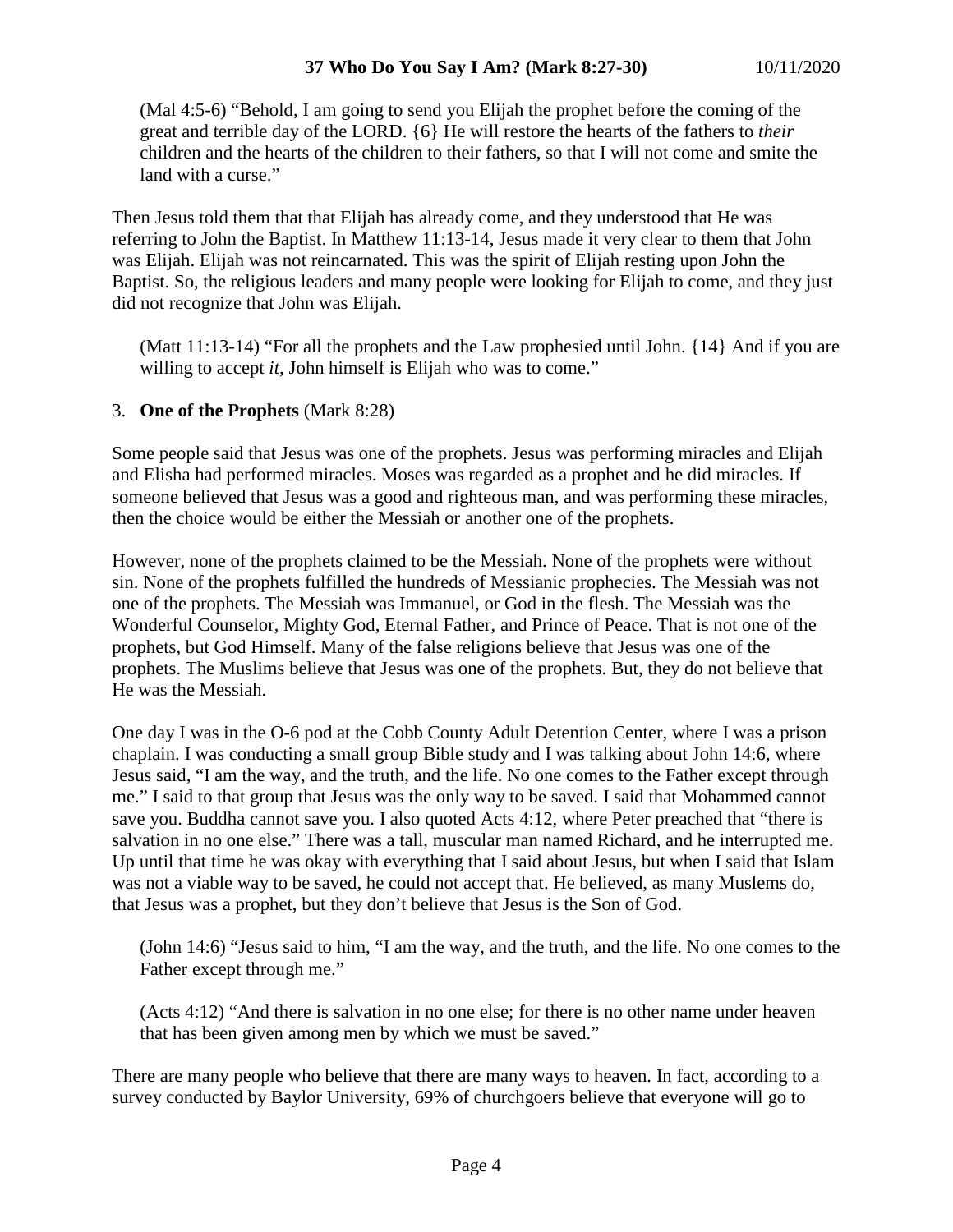heaven, no matter what you believe.<sup>[3](#page-4-0)</sup> In 2014, the Pew Research Center, conducted a U.S. Religious Landscape Study. They found that 65% of all "Christians" believe there are multiple paths to Heaven.[4](#page-4-1) These are sobering statistics.

#### 4. **You Are the Christ** (Mark 29-30)

Jesus did not stop His questioning; He brought the question home. He asked the disciples, "But who do you say that I am?" Ultimately, this is the question that everyone of us must answer. There is no other way to heaven. There is salvation in no one else. Unless someone believes that Jesus is the Messiah, they cannot be born again and be saved. Peter answered Jesus and said, "You are the Christ." Christ means Anointed One. It comes from the Greek word, chrio, which means to anoint. The Hebrew word for anointed one is Mashiach (Strong's H4899). The root word is mashach, which means to smear, rub, or anoint. The Messiah literally means the Anointed One, in Greek and in Hebrew. We must believe that Jesus is the Messiah.

(Mark 8:29-30) "And He *continued* by questioning them, "But who do you say that I am?" Peter answered and said to Him, "You are the Christ." {30} And He warned them to tell no one about Him."

In the parallel account in Matthew 16, we find that Peter said, "You are the Christ, the Son of the living God." We also see Jesus' response, "Blessed are you Simon Barjona, because flesh and blood did not reveal this to you, but My Father who is in heaven." Then, Jesus told him that upon this rock He would build His church and the gates of hell would not overpower it. Some churches have interpreted this incorrectly. The Catholics use this to say that Peter was the first pope and that the church going to be built on Peter. Some other groups say that this refers to prophecy, and that God was going to build His church on prophecy. While prophecy is important, it is not the rock that the church is built on. Jesus is the rock. Jesus is the Chief Cornerstone. Jesus is the rock that many stumble over. The church is built on Christ alone.

(Matt 16:15-18) "He said to them, "But who do you say that I am?" {16} Simon Peter answered, "You are the Christ, the Son of the living God." {17} And Jesus said to him, "Blessed are you, Simon Barjona, because flesh and blood did not reveal *this* to you, but My Father who is in heaven.  ${18}$  "I also say to you that you are Peter, and upon this rock I will build My church; and the gates of Hades will not overpower it."

Paul made it very clear in 1 Corinthians 3:10-11. He said that he was a wise master builder and laid a foundation. Another person was building on that foundation, and he was referring to Apollos, who came and led the church after Paul had planted it. He said that each man must be careful how he builds on it, for no man can lay a foundation other than the one which is laid, which is Jesus Christ. Jesus Christ is the foundation that we build on. He is the rock that the church is built on.

(1 Cor 3:10-11) "According to the grace of God which was given to me, like a wise master builder I laid a foundation, and another is building on it. But each man must be careful how

<span id="page-4-0"></span> <sup>3</sup> Baylor Religion Survey, Baylor University, 2011[, https://www.rotw.com/get-facts/69-churchgoers-believe](https://www.rotw.com/get-facts/69-churchgoers-believe-everyone-will-go-heaven-0)[everyone-will-go-heaven-0](https://www.rotw.com/get-facts/69-churchgoers-believe-everyone-will-go-heaven-0)

<span id="page-4-1"></span><sup>&</sup>lt;sup>44</sup> Pew Research Center, U.S. Religious Landscape Study, 2014, [https://www.rotw.com/get-facts/65-all-](https://www.rotw.com/get-facts/65-all-%E2%80%9Cchristians%E2%80%9D-believe-there-are-multiple-paths-heaven) [%E2%80%9Cchristians%E2%80%9D-believe-there-are-multiple-paths-heaven](https://www.rotw.com/get-facts/65-all-%E2%80%9Cchristians%E2%80%9D-believe-there-are-multiple-paths-heaven)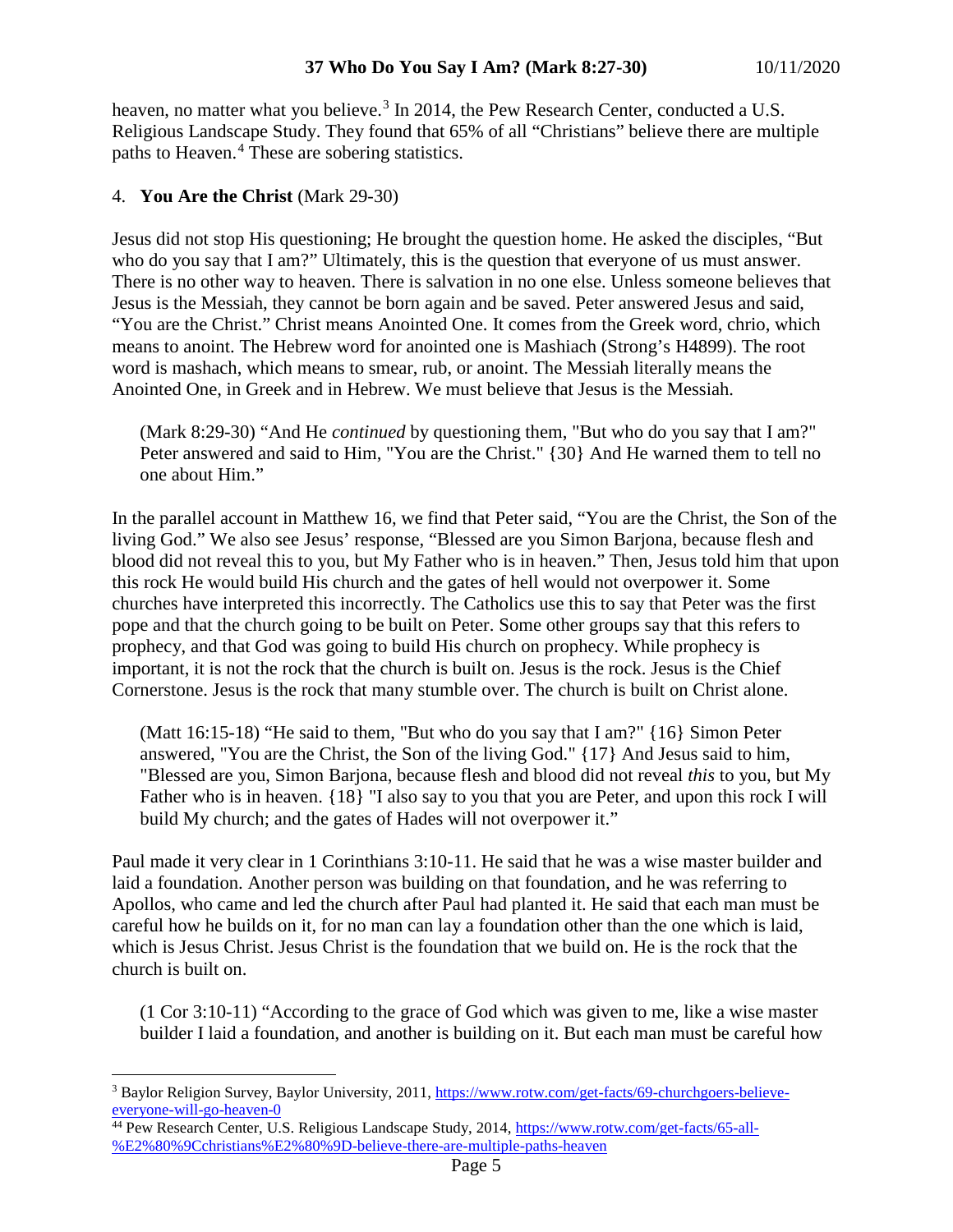he builds on it. {11} For no man can lay a foundation other than the one which is laid, which is Jesus Christ."

In the preaching class that just finished up, we have been going through 1 Peter. In chapter 2, Peter wrote that we are living stones and are being built up as a spiritual house for a holy priesthood. Then, he quotes Isaiah 28:16, "Behold, I lay in Zion a choice stone, a precious cornerstone, and he who believe in Him will not be disappointed." Christ is the precious cornerstone, the rock that the church, the spiritual house or temple is being built upon. Peter fully understands this, because God gave him that revelation about this in our text today.

(1 Pet 2:4-6) "And coming to Him as to a living stone which has been rejected by men, but is choice and precious in the sight of God, {5} you also, as living stones, are being built up as a spiritual house for a holy priesthood, to offer up spiritual sacrifices acceptable to God through Jesus Christ. {6} For *this* is contained in Scripture: "BEHOLD, I LAY IN ZION A CHOICE STONE, A PRECIOUS CORNER *stone,* AND HE WHO BELIEVES IN HIM WILL NOT BE DISAPPOINTED."

Peter goes on to talk about the choice that everyone must make. He said for those who disbelieve, the stone is a stone of stumbling and a rock of offense. They stumble because they are disobedient to the word and they are appointed to doom. The word believe is pisteuo, which means to believe, trust, be convinced of, or to have faith. (Strong's G4100, root word is peitho, Strong's G3982) The word, disbelieve is the same word with a negative prefix. So, disbelieve is really a lack of belief, trust, or faith that Jesus is the Messiah. The revelation and understanding that Jesus is the rock, the cornerstone, and that we must believe in Him is an essential part of being a Christian.

(1 Pet 2:7-8) "This precious value, then, is for you who believe; but for those who disbelieve, 'The stone which the builders rejected, this became the very corner stone,' {8} and, 'A stone of stumbling and a rock of offense', for they stumble because they are disobedient to the word, and to this *doom* they were also appointed."

Peter says that they stumble because they are disobedient to the word, the gospel message. That word also comes from the same root word and is just a different form of the word. That is significant because it is not enough to believe that Jesus is the rock; we must act on that belief. We must become obedient to the gospel message. So, believing is an essential part, and placing our trust in Christ is another important part of the gospel.

James speaks about this. He said, "You believe that God is one. You do well; the demons also believe, and shudder." Demons are fallen angels, and the angels were created by God. They know who God is. They know that God is Father, Son, and Holy Spirit. However, they refused to subject themselves to the rule and reign of Christ. They shudder because when you reject Christ, you are appointed to doom.

(James 2:19) "You believe that God is one. You do well; the demons also believe, and shudder."

The Apostle Paul speaks of this in Romans 10. He said that if you "confess with your mouth Jesus as Lord, and believe in your heart that God raised Him from the dead you will be saved." Notice that we must believe in our hearts. We must have the revelation that Peter had, that Jesus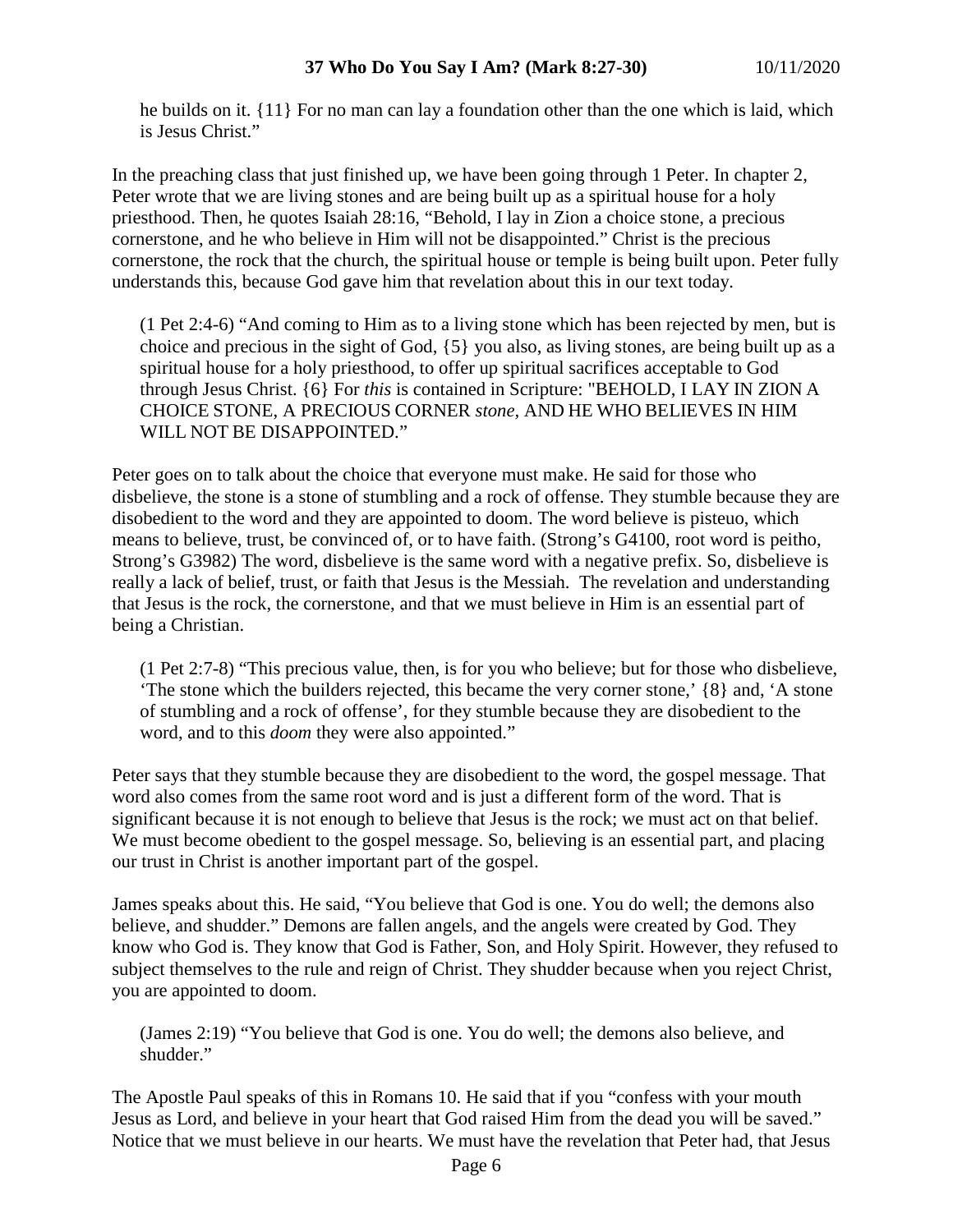## **37 Who Do You Say I Am? (Mark 8:27-30)** 10/11/2020

Christ is the Anointed One, the Messiah, the Son of God, and that He was raised from the dead. But, secondly, we must confess Jesus as Lord. Lord means Master. We have to submit our lives to the rule and reign of Christ. We must get under the government of God. Paul ends with the same quote from Isaiah 28:16 that Peter used, "Whoever believes in Him will not be disappointed."

(Rom 10:9-11) "that if you confess with your mouth Jesus *as* Lord, and believe in your heart that God raised Him from the dead, you will be saved; {10} for with the heart a person believes, resulting in righteousness, and with the mouth he confesses, resulting in salvation. {11} For the Scripture says, 'Whoever believes in Him will not be disappointed.'"

Jesus ended the conversation by telling His disciples not to tell anyone that He was the Christ. He wanted the Spirit of God to reveal His identity to people.

#### **Conclusion and Applications**

Jesus asked these two questions to His disciples. Who do people say that I am? Who do you say that I am? The first question was really to help us have more insight about what many of the people were thinking. The second question was really to help the disciples. This is the most critical question He had ever asked them.

As we come to a close, the disciples answered the question and Peter made it very clear that he believed that Jesus was the Christ, the Messiah, the Son of God. The real question this morning is who do you say that Jesus is? Do you believe that Jesus is the Son of God? Do you believe that He came, died for our sins, and was raised from the dead? In order to be saved, we must believe these things in our heart.

If you do not believe this, I want to pray for you right now.

Father God, I ask You to do what you did for Peter. You revealed to Peter that Jesus was Your Son. I ask You to reveal Yourself to those that are here or are listening. You revealed Yourself to Peter. You revealed Yourself to the Apostle Paul. You are a God that does not want any to perish, so I ask You to reveal Yourself to those who do not believe in Jesus.

Maybe you are here or have been listening and you do believe. There are many protestants and Catholics that have been brought up believing that Jesus is the Messiah. But, many of those Protestant or Catholic churches have left out an important part of the gospel message. It is by faith in Christ that we are saved. It is not by works, lest any man should boast. It is by placing our faith in Christ that we are saved. We must believe, and we must then confess Jesus as our Lord. If you have never asked Jesus to come into your life and to be the Lord of your life, I want to pray with you this morning. Simply pray along with me if this is the desire of your heart.

Father God, thank You for sending Jesus to die for our sins. Thank You for raising Him from the dead. Thank You for revealing to me who Jesus is. Father, I want to receive Your forgiveness. I want to spend my eternity with You. Jesus, I ask You to come into my life. I now confess You as my Lord and Savior. I ask this in Jesus' name.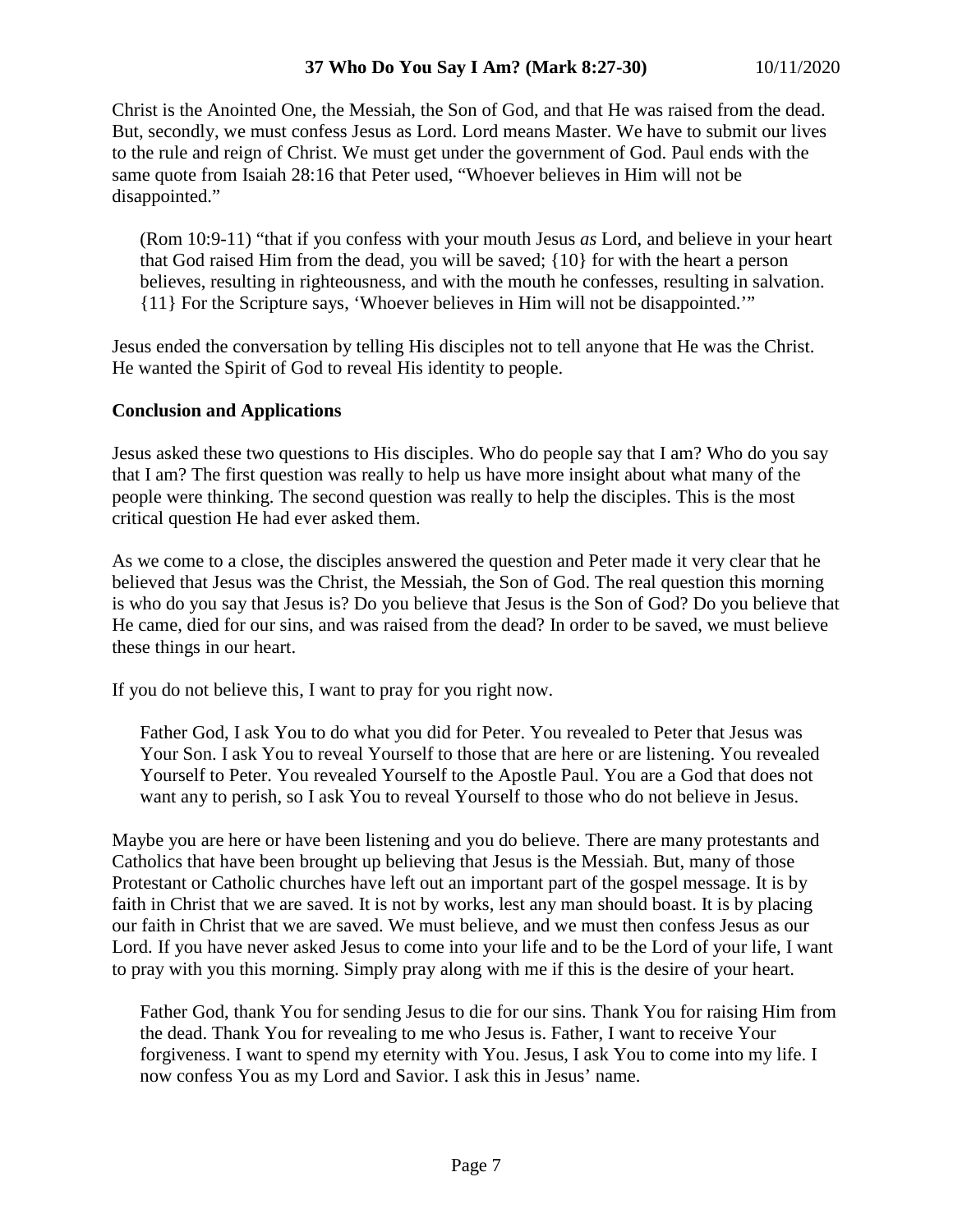If you prayed that this morning, let me assure you of one thing. If you asked Jesus to come into your life, He did. The Apostle John wrote 1 John 5:12-13 to give us assurance. God wants us to know that if we have Jesus in our life, we have eternal life.

(1 John 5:12-13) "He who has the Son has the life; he who does not have the Son of God does not have the life. {13} These things I have written to you who believe in the name of the Son of God, so that you may know that you have eternal life."